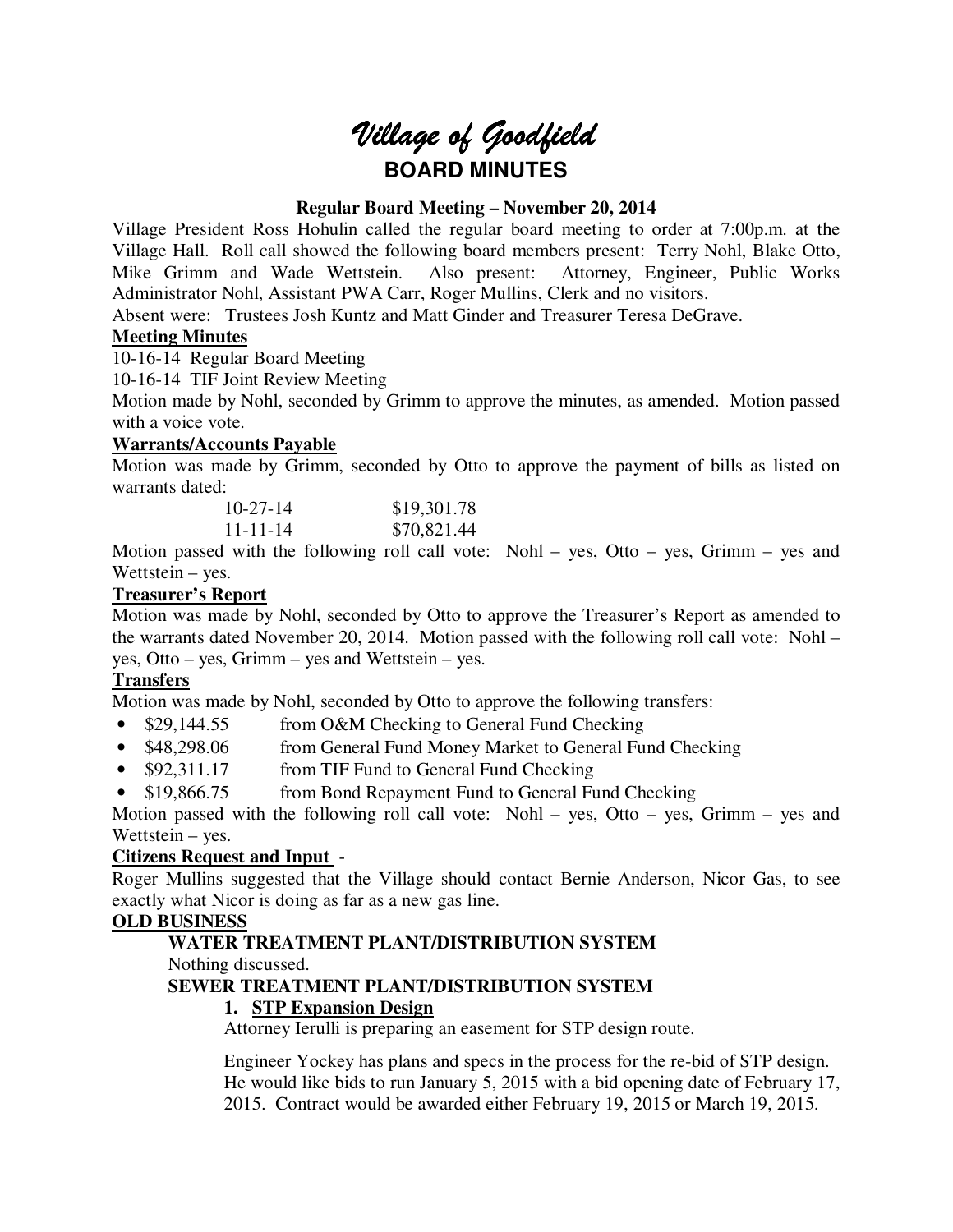Erosion control along the creek to protect STP from erosion has been put in bid.

Treatment plant sewage is overtopping rock filter. Ed Durran talked to Josh about trying to force water back the other direction using the pump.

**2. Trunk Sewer Improvements – Clearing Brush** 

Nothing discussed.

# **Payment of outstanding invoices upon request of Village Engineer**

None.

#### **Goodfield Business Park**

PWA Nohl received a call from Cindy Smith, Ameren. Parson's changed electrical contractors. They must have permanent power, a dedicated road and a paved access before the Village can accept subdivision.

#### **Park Path Connection to Bridle Ridge**

This project is complete.

#### **Storm Siren**

PWA Nohl informed the Board that the equipment should be here next month.

**Appointments** 

#### None.

#### **Golf Cart Ordinance**

Attorney made a few changes to the ordinance as requested by the Police Department. Motion was made by Nohl seconded by Wettstein to adopt Ordinance 14-11. An Ordinance amending Chapter 13, Article XIII, Section 13.1201-13.1208 of the Village Code, concerning golf carts and recreational off-highway vehicles. Motion passed with the following roll call vote: Nohl – yes, Otto – yes, Grimm – yes and Wettstein – yes.

#### **Consolidated Election – April 7, 2015**

Ross Hohulin, Mike Grimm, Matt Ginder and Blake Otto terms expire in 2015.

Filing dates to turn in petitions are December 15 through December 22, 2014.

#### **CNH Wastewater**

CNH has a wash bay with a sludge/oil separator that treats the water. They asked the Village to take the clean water. PWA Nohl inspected it and told CNH it was okay to discharge the clean water into the sanitary sewer. PWA Nohl also told them it would be under random inspection.

#### **Possible acquisition of decommissioned Ameren Substation**

Clerk Sheri Martin spoke with Clay Frankenreiter of Ameren. He has not met with his team to review offer made by the Village. He will contact as soon as possible after they meet.

#### **NEW BUSINESS**

## **Renewal of IL Municipal League Risk Management Insurance for 2015**

Motion was made by Otto, seconded by Grimm to renew the IMLRMA Insurance for the 2015 year. Motion passed with the following roll call vote: Nohl – yes, Otto – yes, Grimm – yes and Wettstein – yes.

# **Tax Levy & Truth in Taxation**

Treasurer DeGrave is preparing the Tax Levy Ordinance to be considered at the December Regular Board Meeting.

#### **IL Grant - \$30,000**

The Village received the Notice of Grant Award for \$30,000.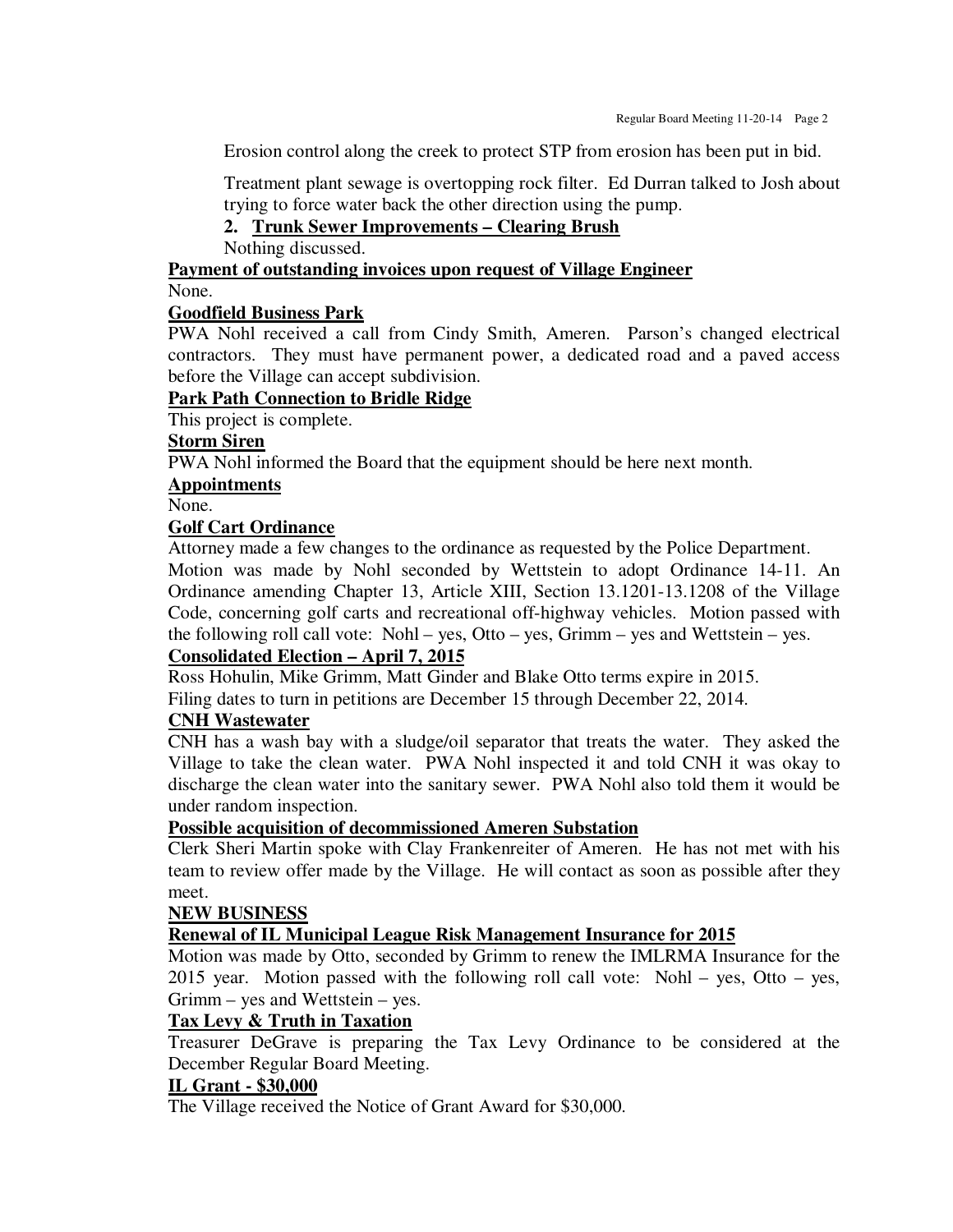#### **Christmas Gifts for Employees**

Motion was made by Otto, seconded by Grimm to approve the same amount on Christmas gifts as last year, with an additional \$100 gift certificate to Duane Freidinger for all his work on brush removal. Motion passed with the following roll call vote: Nohl – yes, Otto – yes, Grimm – yes and Wettstein – yes.

## **Annual Salary Review**

#### **Annual Salary Review – Executive Session 2(c-1) of the Open Meetings Act**

Motion was made by Wettstein, seconded by Otto to go into Executive Session under 2(c-1) of the Open Meetings Act to discuss annual salary reviews. Motion passed with the following roll call vote: Nohl – yes, Otto – yes, Grimm – yes and Wettstein – yes. The President and Board of Trustee went into Executive Session at 7:50p.m.

#### **Adjourn Executive Session**

Motion was made by Nohl, seconded by Grimm to adjourn Executive Session and reconvene the meeting. Motion passed with the following roll call vote: Nohl – yes, Otto – yes, Grimm – yes and Wettstein - yes.

Motion made by Otto, seconded by Wettstein to approve salary increases as discussed in Executive Session. Motion passed with the following roll call vote: Nohl – abstain, Otto – yes, Grimm – yes and Wettstein – yes and Hohulin – yes.

#### **Trees at the Park**

Trustee Mike Grimm received a quote from Schrock Landscaping for \$3500 for tree planting. Quote includes planting and mulching 10 trees in the park with tree spade. A minimum of 50% of the trees are to be Oaks. Tree size is to be 3.5" or less. Motion was made by Grimm, seconded by Wettstein to approve the quote submitted by Schrock.

Motion passed with the following roll call vote: Nohl – yes, Otto – yes, Grimm – yes and Wettstein – yes.

#### **Audit Contract Renewal**

Motion was made by Nohl, seconded by Grimm to approve the Audit Contract submitted by John Grimes, CPA. Motion passed with the following roll call vote: Nohl – yes, Otto – yes, Grimm – yes and Wettstein – yes.

#### **Triangle of Opportunity**

At this time the Village is not interested in participating in the Triangle of Opportunity.

#### **Bond Payments**

Motion was made by Nohl, seconded by Otto to approve the bond payments. Motion passed with the following roll call vote: Nohl – yes, Otto – yes, Grimm – yes and Wettstein – yes.

#### **Ordinance Violation**

Attorney Ierulli will prepare a letter for clerk to send with a 5 day notice to remove vehicle from property.

#### **Garbage Collection Fees**

Village Code states, "The Village will collect a service charge from all residents for garbage and refuse disposal." We have received several calls from residents complaining about the garbage fee if they do not put garbage out. The Board discussed this and decided to leave the code as is.

#### **Schedule Committee Meetings**

No committee meetings were scheduled.